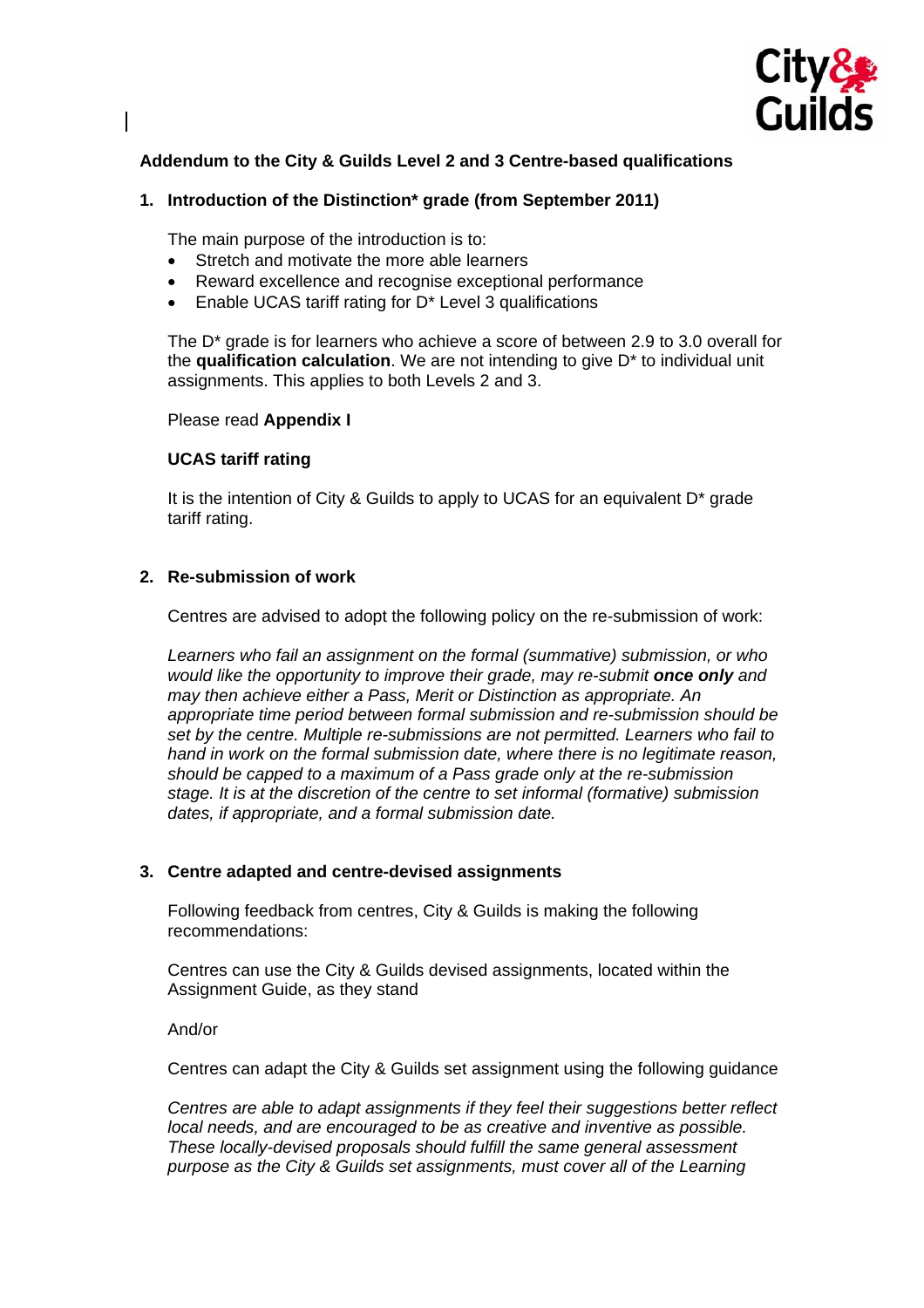*Outcomes and Assessment Criteria and should use the same marking and grading criteria as stipulated by City & Guilds in their set assignments (including practical marking checklists). These should be agreed by City & Guilds and the External Verifier before use. They must be sampled by the External Verifier before the assessments are claimed.* 

#### And/or

Centres can devise their own assignments from scratch using the *'Developing centre devised assignments – Guidance for centre based assessment writers and associated documentation'* and associated support materials to be found on the website [\(www.nptc.org.uk](http://www.nptc.org.uk/)) under 'Latest News'. The critical point here is that all Learning Outcomes and Assessment Criteria must be covered, the Grading criteria must be derived from the Generic Grading criteria (see documentation) and all centre-devised assignments must be signed off by the IV and a sample (3 assignments) must be subject to sign off by the External Verifier.

City & Guilds will be running **two workshops in July** (free of charge) for tutors and assessors who wish to create their own assignments. Places will be limited to two from each centre as it is anticipated that this can be rolled out internally in the centre if necessary.

The dates for the workshops are:

13 July 10.00 to 15.00 29 July 10.00 to 15.00

Please send details of attendees to [Productdevelopment@cityandguilds.com](mailto:Productdevelopment@cityandguilds.com)

Centres may wish to use a combination of two or three of the suggested methods of providing assessment above. Please do keep your EV informed if you wish to undertake either centre-adapted or centre-devised assignments.

### **4 Guidance on calculating the overall qualification grade**

In addition to the guidance on calculating the overall qualification grade published in the assignment guides and the Addendum to centre-based qualifications, City & Guilds has produced some examples below to assist centres where learner grades are border-line.

A common example is where a learner has achieved grades for 11 units. 6 of these 11 units are graded at Merit and 5 are graded at a Pass. The overall grade for this learner based on the overall grading calculation equals 1.54.

Having gained more Merits than Passes, centres have queried the fact that actually the learner should probably be achieving a Merit. However, the total did not reach the minimum of 1.6 or above (Merit boundary), and therefore this would clearly still remain a Pass as it stands.

In this situation, if a centre feels that a learner should be achieving an overall Merit grade and not a Pass; staff are asked to look again at the marked assignments with the view to confirming that the grade awarded for each was correct.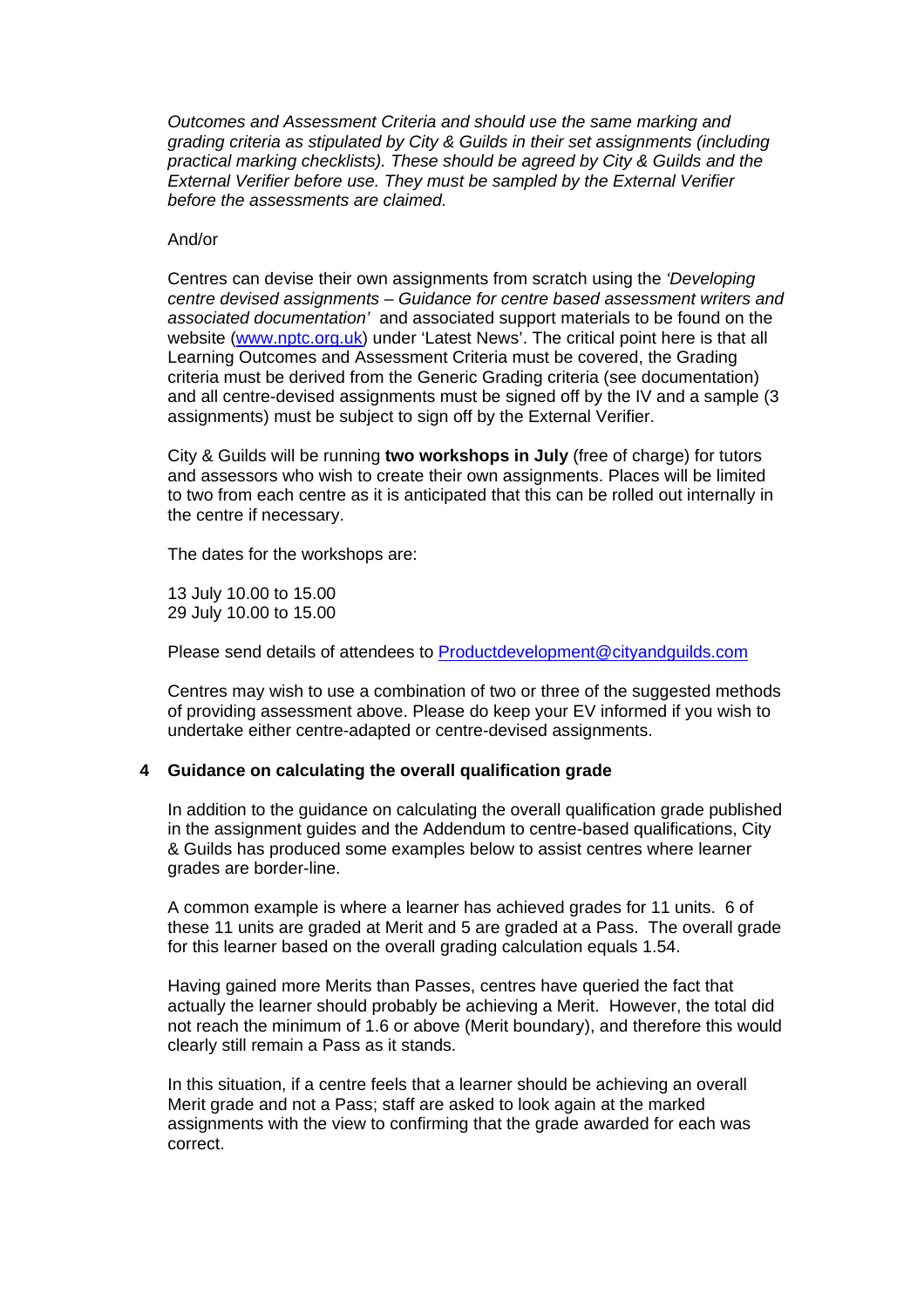If the decision at that point is the grades awarded were correct then the grade must stand. If however it is considered that a grade has been awarded below the level, then the assignment maybe re-marked. The assignment should be second marked and subject to internal verification. If at that point a higher grade is awarded for the assignment, the grade should be entered into the overall qualification grid to determine the appropriate qualification grade. If this is still considered incorrect other assignments could be considered. However, if this is the case, the need for standardisation of marking is clear.

Under no circumstances should the overall numerical result be rounded up because the calculation was worked out to provide a fair result for the proposed submitted work. If a learner achieves 1.56, the grade is a Pass and should not be rounded up to 1.6. Likewise a Distinction must achieve a 2.6, and Distinction star 2.9. Falling between two numbers does not count for a higher grade.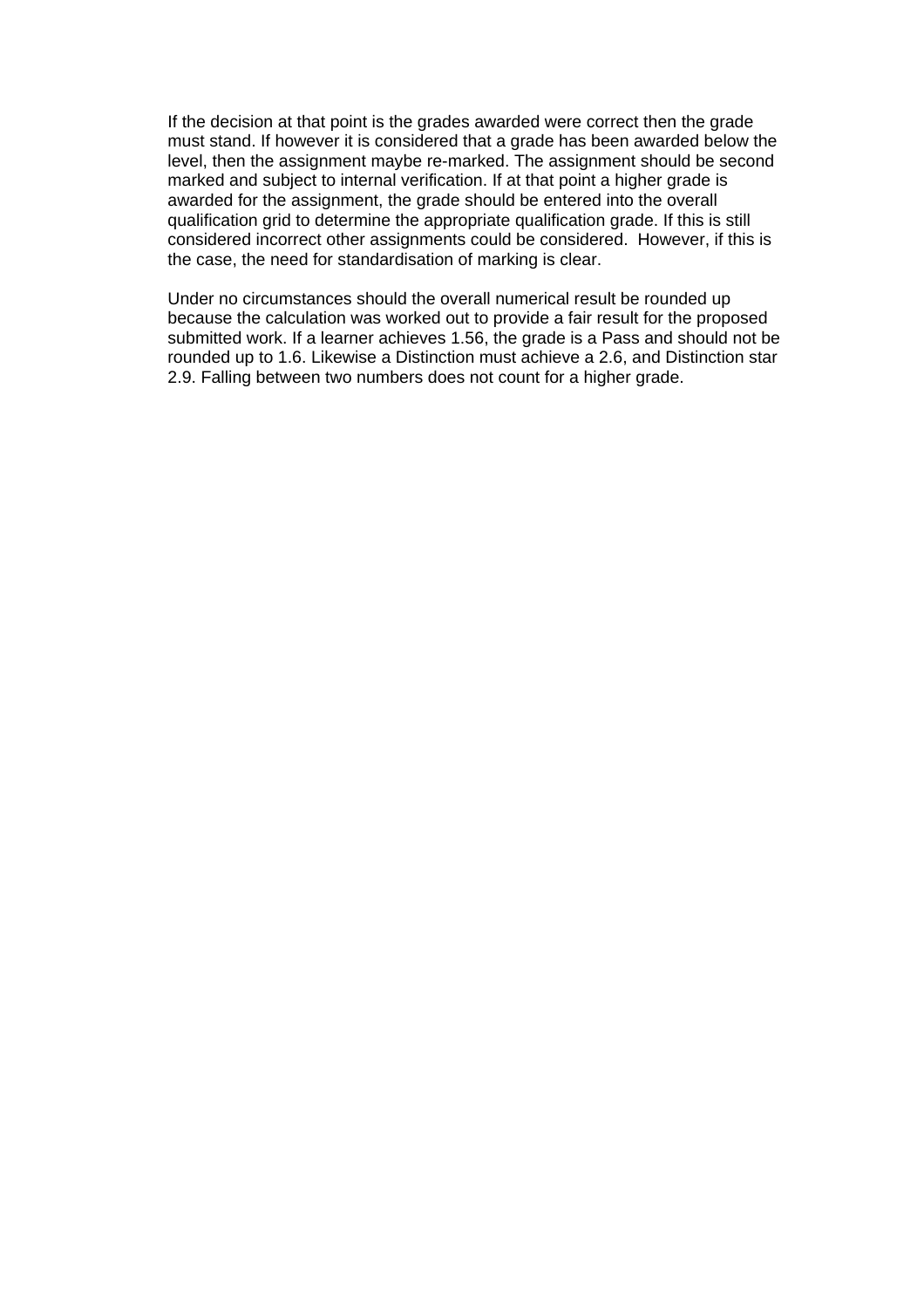# **Appendix I**

## **Marking unit assignments**

All assignments are made up of a series of tasks. Each task must be marked and most can be awarded a Pass, Merit or Distinction. Specific guidance for marking each task is provided in the appropriate section.

The mark that can be awarded for each completed task is:

| <b>Pass</b>        |  |
|--------------------|--|
| Merit              |  |
| <b>Distinction</b> |  |

To award an overall assignment grade, the number of marks given for each task are totalled and then divided by the number of tasks. If tasks are pass/fail only their mark should be excluded from this calculation. This gives the average mark and then grade. Learners must achieve at least a pass for every task to be successful in the overall assignment.

| Average    | Grade              |
|------------|--------------------|
| 1 to 1.5   | Pass               |
| 1.6 to 2.5 | Merit              |
| 2.6 to $3$ | <b>Distinction</b> |

For example, below is a completed Assignment Mark sheet as it would appear in the Assignment Guide. It shows how an overall grade of Merit was produced.

| <b>Outcome</b>                 | Task | Mark        |                                     |                    |
|--------------------------------|------|-------------|-------------------------------------|--------------------|
|                                |      | <b>Pass</b> | <b>Merit</b>                        | <b>Distinction</b> |
| 1. Examine the roles of        | Ai   |             |                                     |                    |
| providers and sources of       | Aii  |             | 2                                   |                    |
| funding.                       | Aiii |             | Pass / fail (delete as appropriate) |                    |
| 2. Investigate a career.       | Bi   |             |                                     | 3                  |
|                                | Bii  |             | 2                                   |                    |
|                                | Biii |             |                                     |                    |
|                                | 9    |             |                                     |                    |
| Average Mark (9 divided by 5)* |      |             |                                     | 1.8                |
|                                |      |             | <b>Overall Grade</b>                | Merit              |

\*Note: In the example above task Aiii is pass/fail only and is not included in the calculation of the grade.